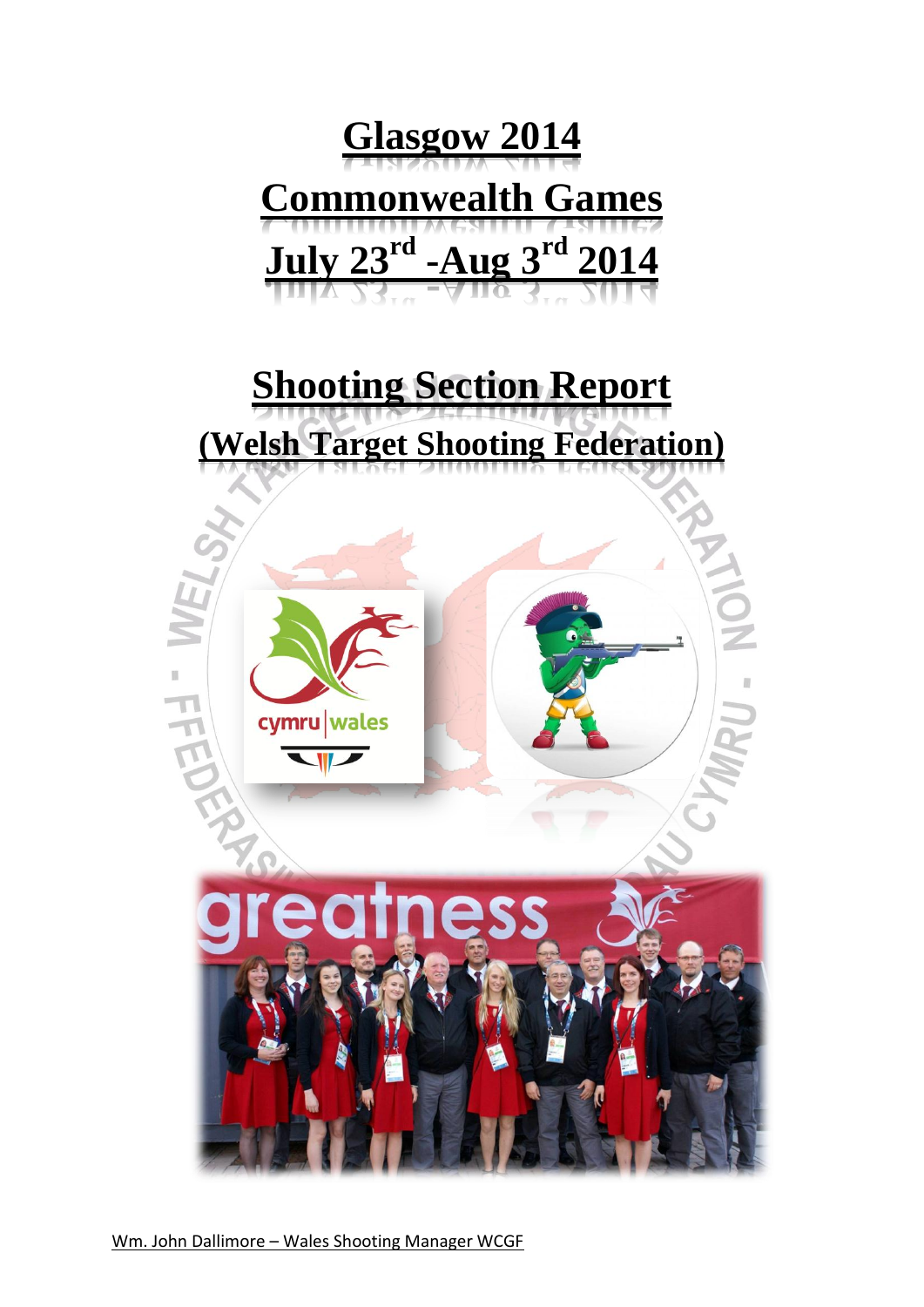







### **1.** *Preparation for Glasgow 2014*

Preparation started immediately after New Delhi 2010, the Welsh Target Shooting Federation (WTSF) having developed a selection policy based on Nomination Document developed for 2010 and revisited by the Commonwealth Games Council for Wales/WTSF in 2011/12.

Sports Wales invested heavily into all the Wales Commonwealth Games sports, shooting was ably assisted by Owen Lewis, Sports Wales Senior Officer, who mentored the WTSF with all aspects of Sports Science and Medicine for several years leading up to Glasgow2014.

The team was developed with modern day thinking and was well prepared for the Glasgow Commonwealth Games and our thanks must go to the Board and Executive of the Welsh Target Shooting Federation. We would also like to thank Sport Wales, The four WTSF member associations, The Commonwealth Games Council for Wales and the Wales Assembly Government for their professional manner and help in ensuring that Team Wales shooting team was prepared for G2014.

# **2.** *Pre Games Training 2014*

The busy competition schedules of the four sections made it extremely difficult to assemble all the team together for group training prior to departure for Glasgow. The Team managed regular training camps for Small bore and Air disciplines in Cardiff (25m Pistol in Bisley), Shot gun in Cyprus, Italy and Spain, Fullbore in Bisley/Jersey. Prior to departure, all team members were given the opportunity to carry out overseas warm weather training during 2014 and also during the autumn and winter of 2013. These provided invaluable opportunities to prepare for Glasgow. Preparation funding, from, Wales Sports Council (WSC) and WTSF was made available in 2012/14 making it possible for all team members to attend top level overseas matches in preparation for the Commonwealth Games.

Unlike in previous years, sadly, there was not a Commonwealth Shooting Championship to be used as a test event for G2014 to give the Athletes and Officials an insight and feel for the Commonwealth games in July 2014 this proved greatly beneficial in past games.

This would have given the team invaluable experience and bonding with other team members.

WTSF in conjunction with Sport Wales and Wales Commonwealth Games Council for Wales produced a robust nomination policy <http://www.wtsf.org.uk/wtsfcg2014-3.pdf> where scores and performances were tracked during 2013 with Nomination Late (Nov) 2013. The Welsh Target Shooting Federation (WTSF) nominated the team to the Commonwealth Games Council for Wales (CGCW), who confirmed selection of a team of 7 men and 7 women (with two nominations to be tracked during 2014); one of the team nominations and support staff was added in June 2014.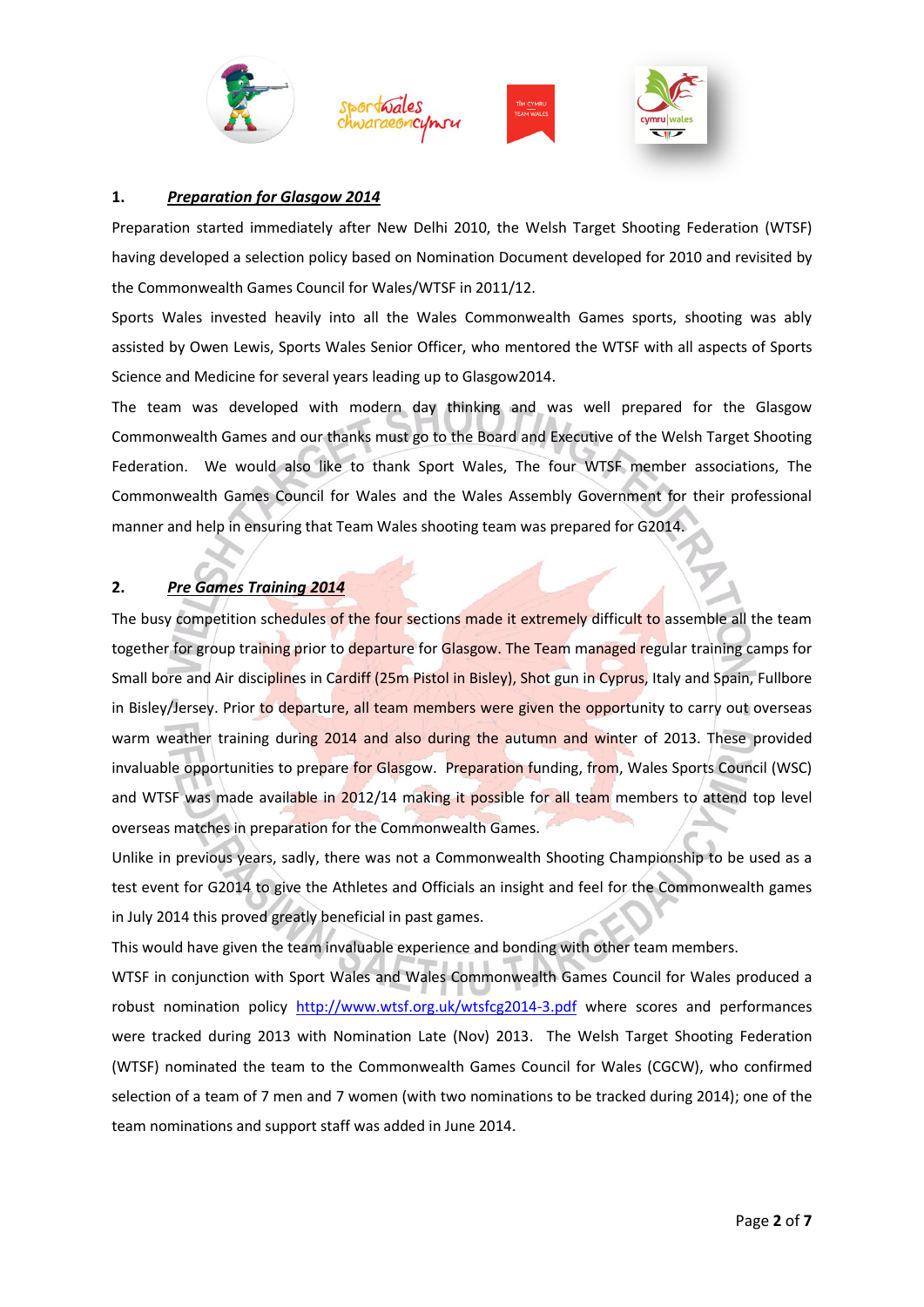







#### **3.** *Team Wales team members*

## *Shooting Competitors*



### **4.** *Travel & Arrival*

The main party of Team Wales (shooting) departed in two groups from Cardiff first on July 13<sup>th</sup> (Smallbore cartridge and air rifle/pistol) and a second on July 18<sup>th</sup> (shotgun, fullbore rifle with Joy Bringer team sports physiologist) each group assembled at SWNC Cardiff and travelled to Barry Buddon Shooting Centre (BBS) ten miles East of Dundee by Official Team Wales coach, with a view to being on the ranges as soon as they were available for light training and familiarisation with the facilities. The journey time was about nine hours, was uneventful and considering the distance, none too tiring for both groups. The first group to BBS were met by Graham Anderson one of the Team Wales managers allocated to Team Wales Shooting. With Grahams help Firearm registration and Accreditation proved no problem; the whole team were through the system in less than 45 mins. The firearms, kit bags and ammunition were deposited in the BBS armoury; and held there until the first visit to the training/competition venue. This was repeated prior to departure on the 30<sup>th</sup> July. Within an hour of registration we were well established in twin bedded rooms at the Satellite Village at approx. 20:00. Second group on  $18<sup>th</sup>$  followed a similar arrival path to the first group.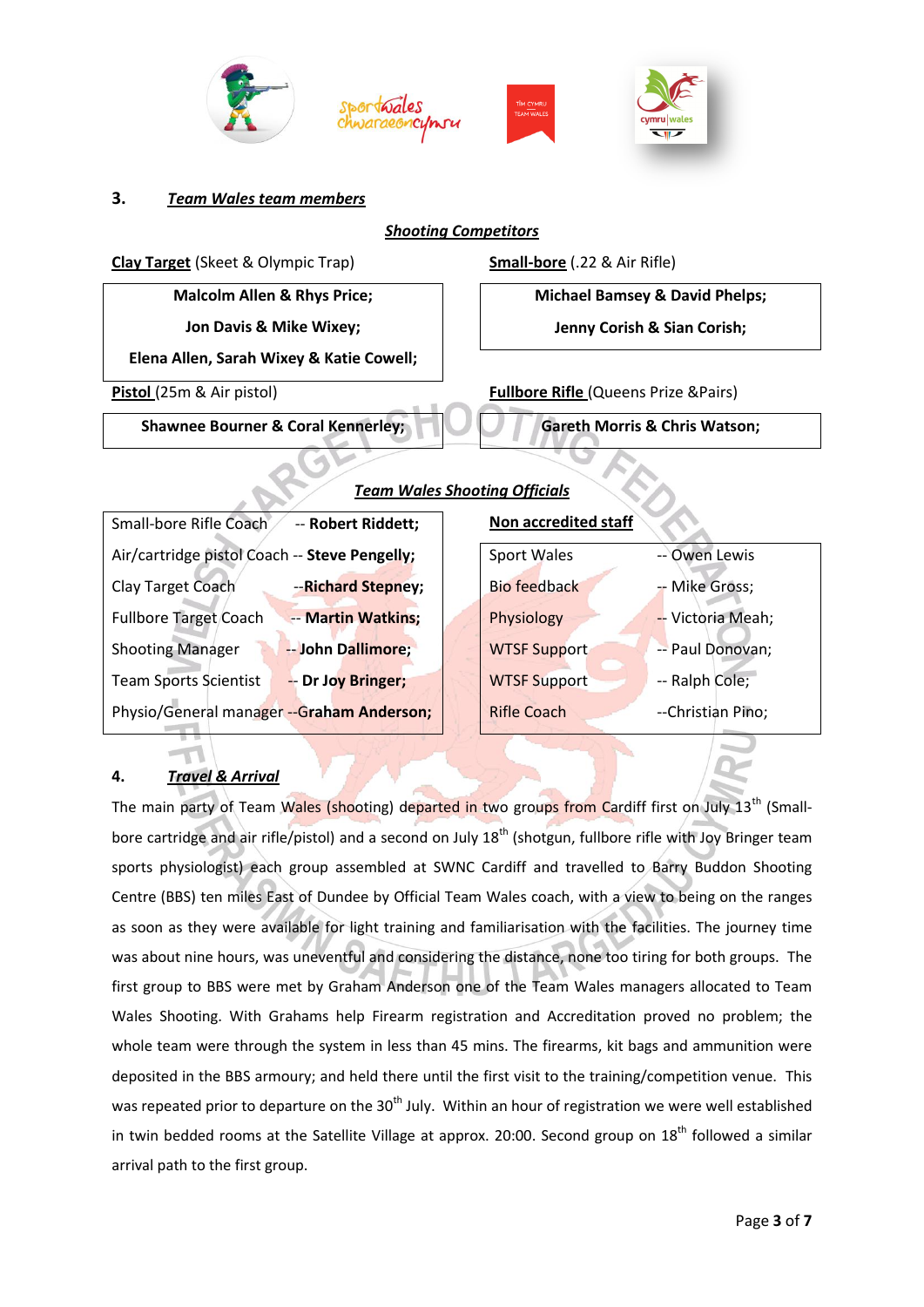







## **5.** *Accommodation at Satellite Village Dundee*

The choice of the Apex Dundee over the Carnoustie Golf Venue hotel for accommodation as our preferred Satellite village was a good decision and does not appear to have disadvantaged us in any way and probably proved a positive. This decision was made after WTSF Board members made a pre Games visit in May 2013, to look at both hotels and to choose a Guest house to accommodate the Team Wales "non-accredited" support staff for the competition period of Glasgow 2014.

The Apex Hotel Dundee was a pleasant well-appointed AA 4.5\*/5\* hotel on the banks of the river Tay, near to the Dundee City Centre, ideal for recreational periods.

[http://www.bing.com/local?lid=YN1019x260859316&id=YN1019x260859316&q=Apex+City+Quay+Hotel+%26](http://www.bing.com/local?lid=YN1019x260859316&id=YN1019x260859316&q=Apex+City+Quay+Hotel+%26+Spa+Dundee+Angus&displayFirstImage=True#photos) [+Spa+Dundee+Angus&displayFirstImage=True#photos](http://www.bing.com/local?lid=YN1019x260859316&id=YN1019x260859316&q=Apex+City+Quay+Hotel+%26+Spa+Dundee+Angus&displayFirstImage=True#photos)

The APEX Hotel for the duration of the training and shooting events for the Games had intense security including armed police. All bags and persons were scanned before each entry and also daily on return from BBS centre.

## **6.** *Competition venues Barry Buddon Shooting Centre*

The Barry Buddon Shooting Centre was Located 35/45minutes from the Athletes Village and was constructed on the Barry Buddon MOD army camp, parts of which have "SSSI status" thus no legacy will accrue from the Games. They were situated approx. 95 miles (150km) from the main Games village in Glasgow.

On the first visit to BBS it was noted that the Range infrastructure was still in the process of construction but with the actual range facilities all in working order.

Much of the road/pathway infrastructure was incomplete but was serviceably so by the time of the opening (Day one), bearing in mind the temporary nature of the venue.

# *Fullbore Ranges BBS*

The Fullbore range, is a permanent Army facility, was facing East and not an ideal size to run a major full bore Commonwealth Games with only 12/18 firing points available at short range with 8 points at the longer 900/1000 yards. The handover from the Army had only taken place July  $1<sup>st</sup>$  therefore some of the firing points were poorly prepared and almost unusable, particularly a number of the 300 and 900 yard points.

Barry Buddon also suffered from the Haar (sea mist/fog blowing in off the river Tay) which delayed shooting on a number of occasions.

The competition itself was well run with their own broadcasting station sending out live results in real time onto the internet, this resulted in many thousands of "hits" worldwide.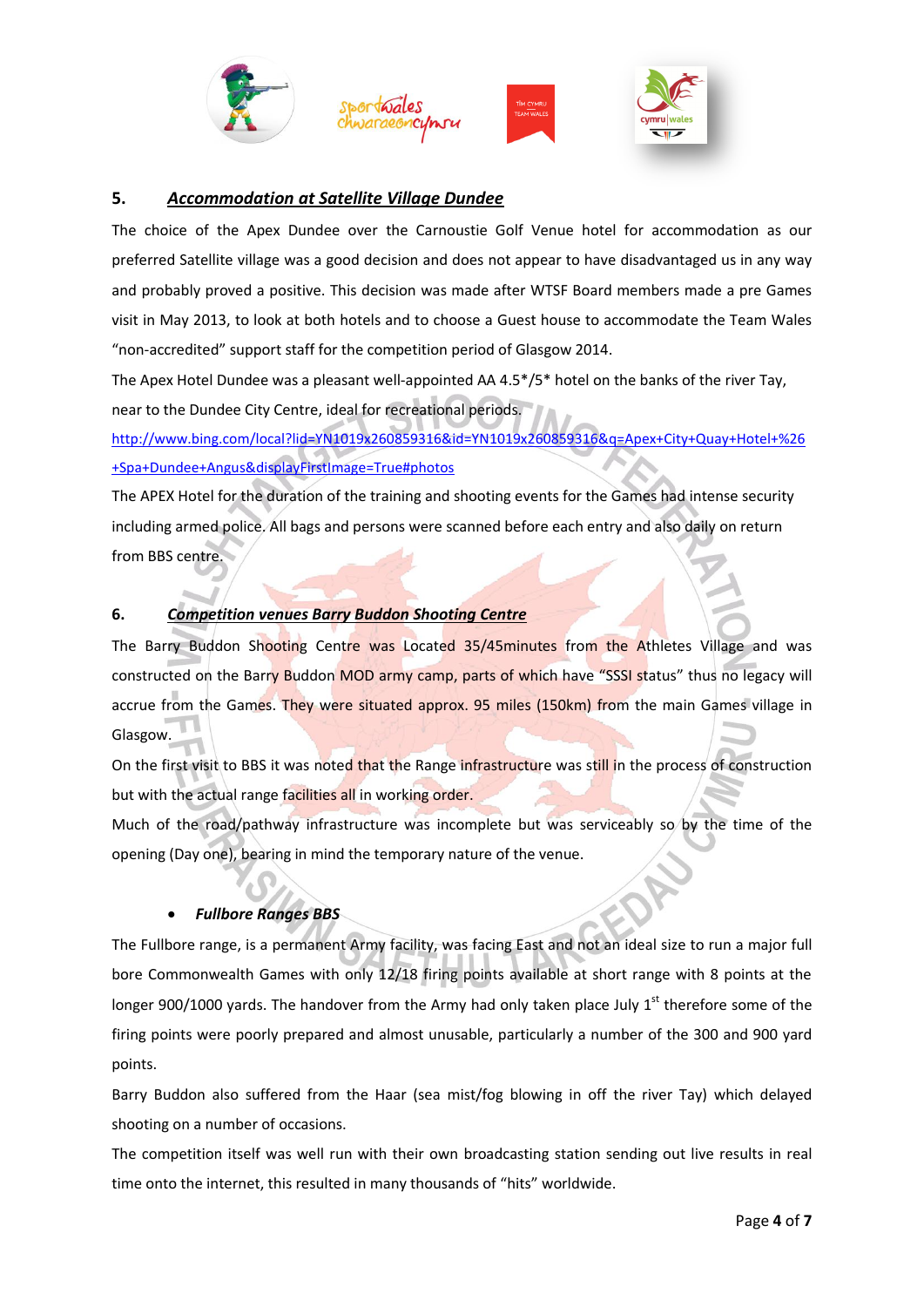







#### *Shotgun layouts BBS*

Unlike the Fullbore range there were three International standard shotgun layouts which were of a temporary construction where the Commonwealth disciplines were competed: Skeet, Double Trap and Olympic Trap. The main layout for finals was situated with TV cameras etc. with a large grandstand on the centre layout. The tree line was approximately 300-mtrs away and plastic netting was laid out to collect lead shot and used clay targets for easy recovery at the end of the competition.

There were tremendous difficulties with the distance of the shotgun ground from the Central armoury (a walk of approx. one km) but with the intervention of the ISSF Technical Delegate, (Nick Sullivan of Australia) and Chef de Mission meetings in Glasgow, by competition days the problems were alleviated by a minibus taking the athletes with their shooting equipment part of the way to the competition venue. All shotgun scores/results were instantly available on Internet

# *50/10mtr range & 25mtr range BBS.*

The 50/10mtr range (50 lanes) were split between air and cartridge events to allow for multi discipline shooting, for the first two competitions days all 50 lanes were set at 10mtr and transposed to 50mtr for days four and five. With the 25mtr range (40 lanes) used solely for 25mtr pistol. The competition finals (expertly run by Paul Gumn of WALES) were situated on each of the two qualification ranges, with full Television coverage. The first final Women's 10mtr Pistol was broadcast live on BBC One TV and all other finals were available on BBC "Red button". All targets were Sius Ascor the 10m being Laser Score and the 50m acoustic targets with results also instantly available on the Internet.

### **7.** *Training at BBS:*

The first day of arrival was spent on range and facility familiarisation but with no actual shooting. Security scanning was also in place on entry to the ranges after the "day one" 24<sup>th</sup> July. Much of the road/pathway infrastructure was incomplete but was ready by the time of the opening.

All athletes came with coach-agreed training plans which involved training most days but at times commensurate with the provisional competition schedule. Time of day was also varied so as to observe the effect of daily tide variations on wind direction and strength; the range is situated at the mouth of the River Tay. The effect of tides was later to have an important implication for full bore rifle. Pre-opening range-time was plentiful and well organised and while formal booking was required this only became a greater issue as more teams arrived. The Team however came well organised in this respect and was able to acquire range allocation well in advance of other teams and in line with athlete requirements.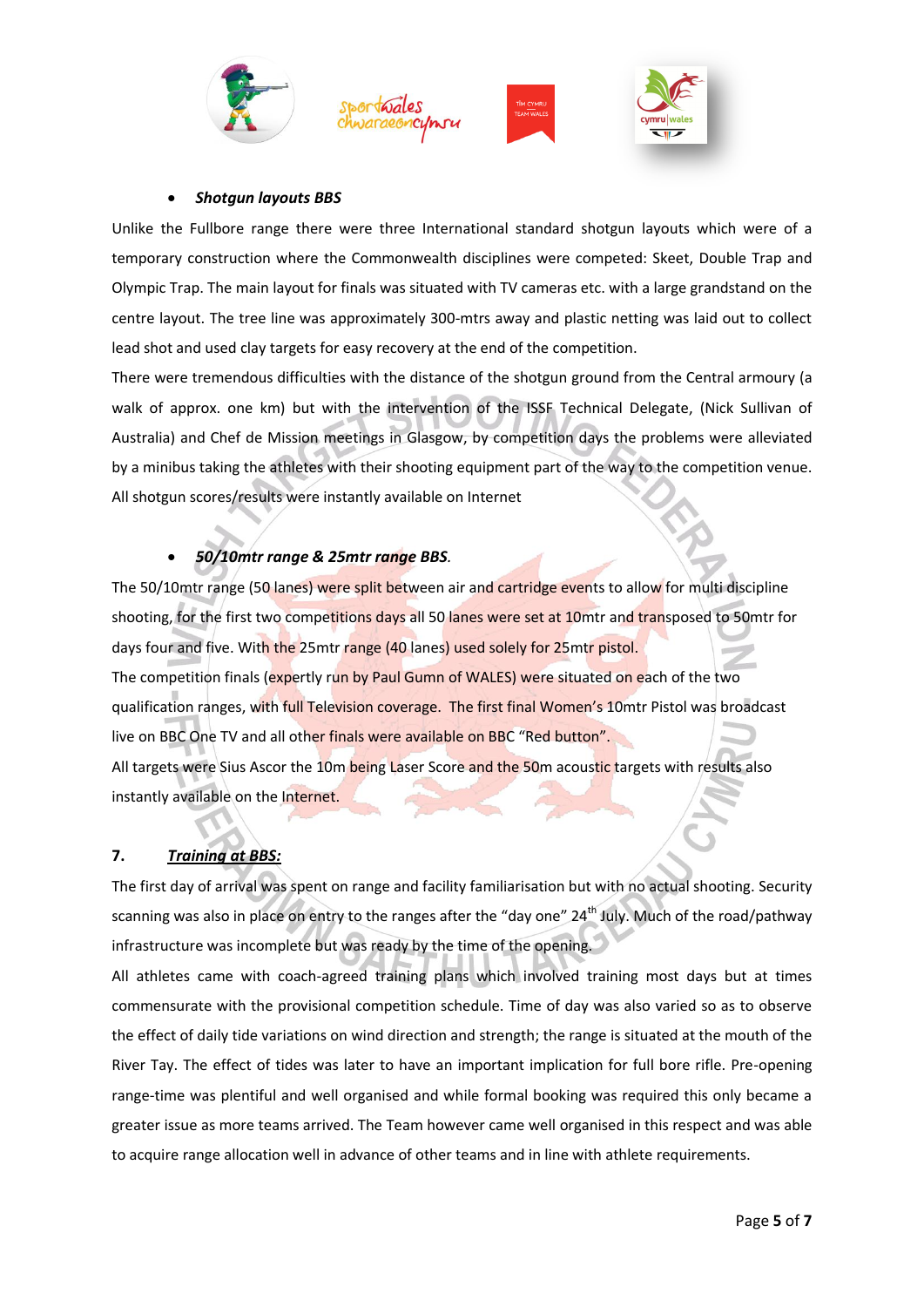







## **8. Official Competitions 24th -29th July**

Full Results can be found on: <http://results.glasgow2014.com/sports/sh/shooting.html> Competitions were scheduled for five days of G2014 from Day two-Day six. 25-29<sup>th</sup> July 2014. The schedule was split into disciplines on the five consecutive days, PET and Individual events. There were 19 separate competitions in the shooting programme; Team Wales competed in 15 of the 19 shooting competitions.

# *Medallist Glasgow 2014 Shooting Team*

**In the Women's Skeet event Elena Allen took the Silver medal narrowly missing the Gold medal**.

# *Finalist Glasgow 2014 Shooting Team*

*Pistol (top eight)*

**Coral Kennerley 6th in Women's Air Pistol** 

*Shotgun (top six)*

**Elena Allen Silver Medal Women's Skeet Malcolm Allen 5th in Men's Skeet** 

# *Rifle (top eight)*

**Mike Bamsey 6th in the Men's Air Rifle Jenny Corish 7 th in the Women's Air Rifle \*Sian Corish 8th in Women's prone, no final for this event**

m

# **9.** *Conclusion*

On day two/three, one medal and four finalists proved an ideal start, day four and five did sadly not result in any finalists. In the windy weather environment of Eastern Scotland the Shooting section of Team Wales performed to a high standard in many of the competitions.

Looking at the overall performances at BBS I'm sure that with the loss of Graham Anderson (Physiotherapist /Gen manager) who left Dundee for approx. five days to support the Wales athletics team in Portugal at an extremely difficult time for the Athletics team and this also resulted in our other Sports scientist spending time in Dundee and Glasgow preparing for the return of the athletics team did not help with our planned preparations, "I must mention that I was asked and fully agreed to Team Wales Management request to release Graham to assist the Athletics team".

The shooting competitions along with the rest of Glasgow 2014 were well-run at a World Class competition venue and our thanks must go out to Peter Underhill, G2014 Competition manager and his team (many from London 2012 Olympic/Paralympic games) for producing a World Class venue.

All members of the Team Wales shooting team, wherever possible supported each other at the ranges during competition and also off the ranges and at the Athletes village.